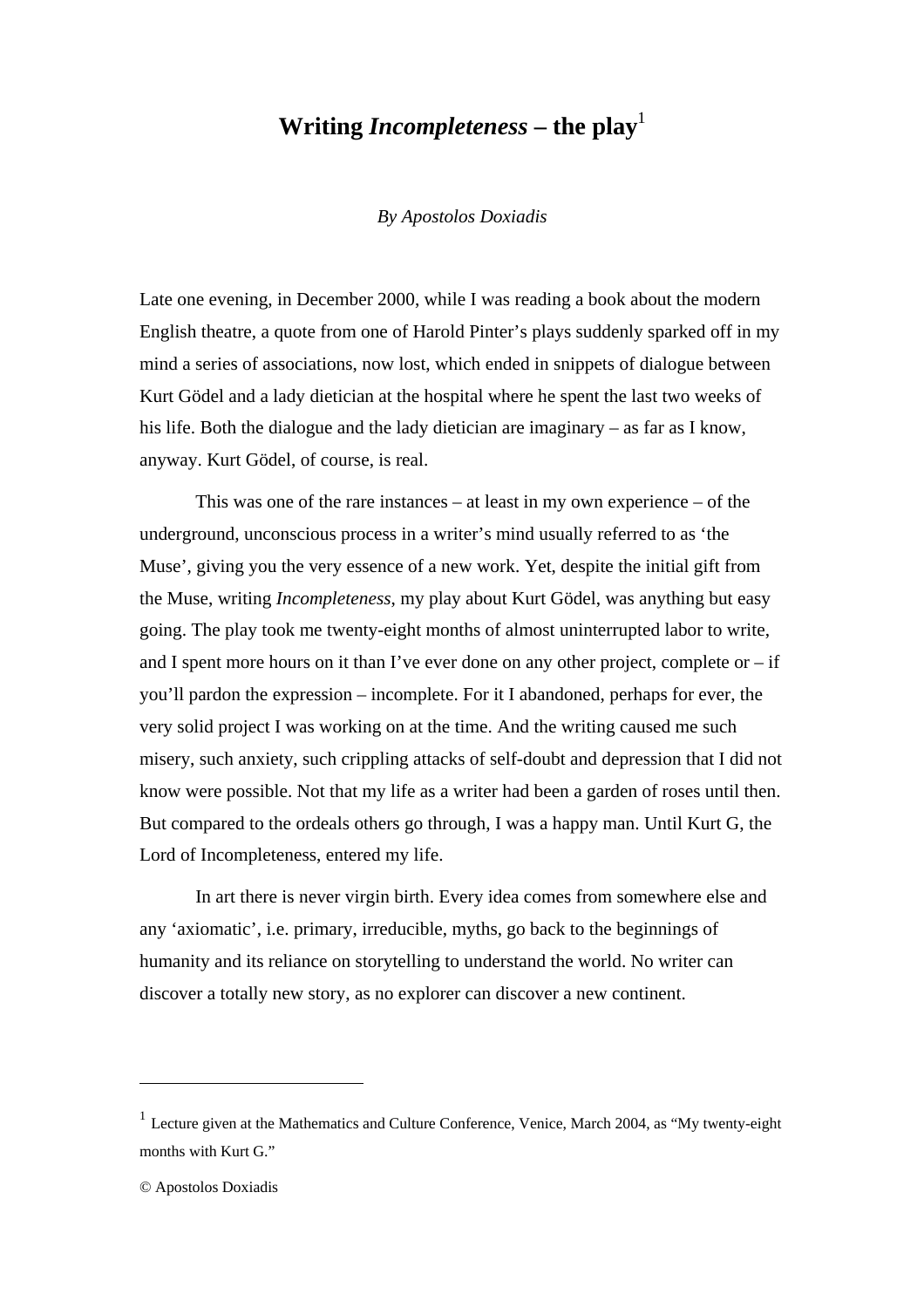In the case of *Incompleteness* – the play, not the theorem – the primary source of inspiration was a real person and a real fact. The person is the modern era's greatest logician, and the fact is that he died a totally absurd death: hospitalized for a rather minor and certainly non-lethal ailment, he died of malnutrition, refusing to eat as he thought the hospital staff, doctors and nurses, were trying to poison him.

Incidentally, it's useful to say here that the hospital staff, doctors and nurses, were *not* trying to poison Kurt Gödel – to the best of my knowledge, anyway. And I mention this as when I tell about my play to people who do not know much about Kurt Gödel, I am often asked the question: "But *were* they trying to poison him?" This is quite a natural question, if you think about it: Kurt Gödel was a giant of logic and the first thing you expect a giant of logic to be is… well, logical. And since thinking the hospital staff are trying to poison you is definitely not logical unless they actually are or, at least, unless they *possibly* are – well, QED. After all, Kurt G was the world's greatest logician and a layperson, like my play's dietician, could be forgiven to equate this with being "the most logical person on earth". And if the most logical person on earth thinks such illogical thoughts, what hope is there for the rest of  $_{\text{us}}$ ?

 Now, while we are talking about a murder attempt, or the possibility of it, it is natural to ask the questions that would come up in a detective story: "Did professor Gödel have any enemies, to your knowledge?" And: "who would profit by his death?"

The second is easy to answer: no one in particular. But the first question goes much deeper. As far as anybody knows, Gödel did not have any enemies, no one to bear him a strong personal grudge – except of course the grudge all of us have against geniuses. He was a man who minded his own business, as very few people ever did. But there's the rub: for his 'own business' was of crucial importance to the history of humanity, and not just the intellectual. If we are speaking not at the personal but the cultural level, Gödel may have created an untold number of enemies – though all of them may not know it – through his work. Don't forget that when he published his great Incompleteness Theorem, in 1931, mathematicians -- having been spurred on by the great David Hilbert's battle cry *Wir müssen wissen, wir werden wissen! We must know, we shall know! --* were searching for the exact opposite of what Gödel found, for a proof of *Com*-pleteness. And then, out of nowhere came this twenty-five-yearold Viennese graduate student, to prove that what everyone from Plato and Euclid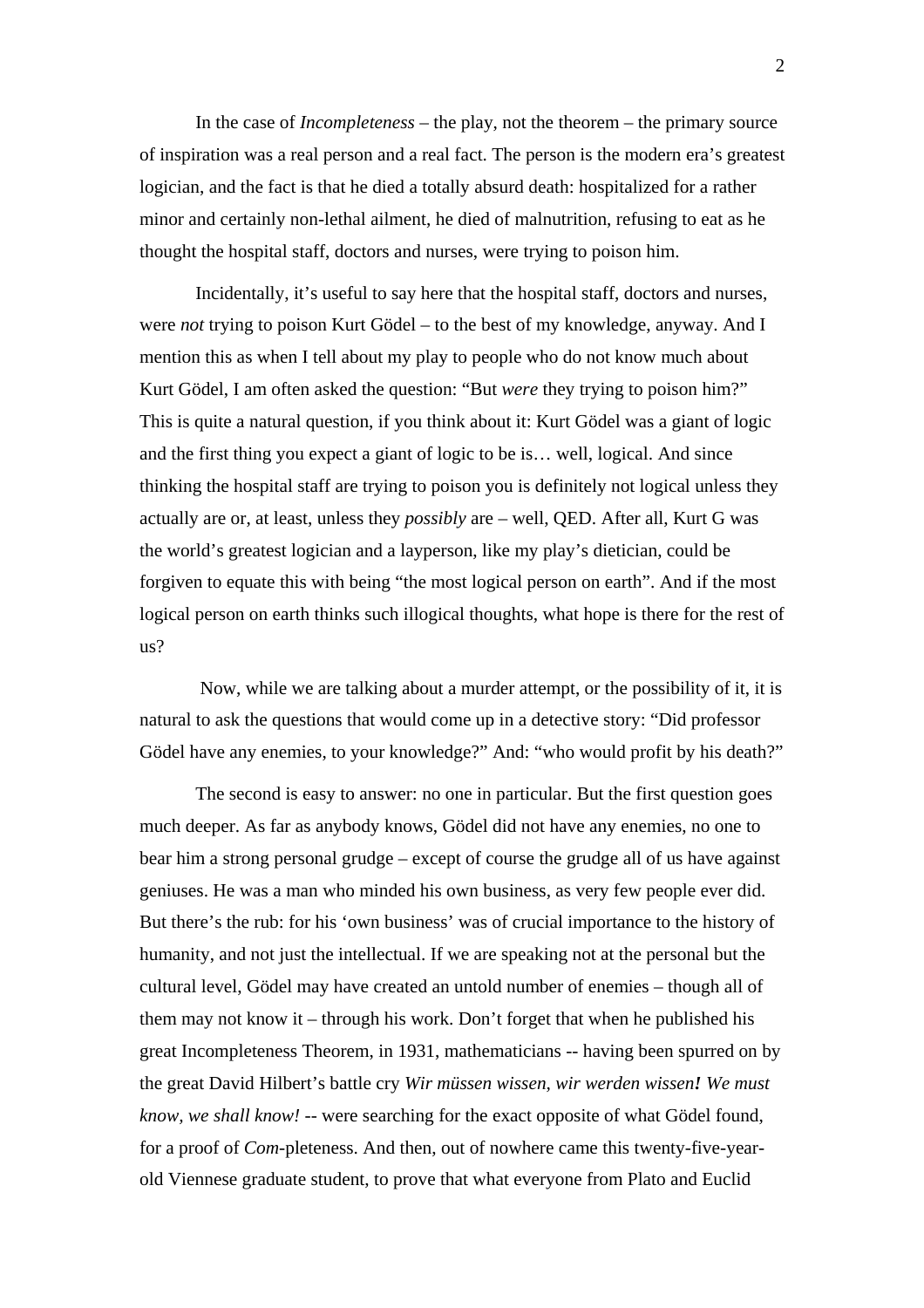onwards thought was obviously the case, i.e. that mathematics is the one field of human knowledge where absolute and total certainty can prevail, was wrong. Yes, this virtual unknown showed that the central myth that – to many – gave mathematics its core value was in fact nothing but a phantasm. What's worse, a mistake.

Poor late nineteenth-century, poor early twentieth-century! Oh, brave new world that had such people in it: people like Charles Darwin, Karl Marx, Friedrich Nietzsche, Sigmund Freud, Albert Einstein, Werner Heisenberg, Kurt Gödel. Seven people who did more than all the machine-guns and canons of the Somme Valley or the Panzer divisions of Hitler to end the old world and to create -- if not the answers - - at least the questions that started off the new, each one of them killing one of the sacred cows on which Western consciousness had fed for so long: Charles Darwin by challenging the most fundamental myth of all, of the direct descent of man from God, Karl Marx the myth of society being constituted and functioning according to higher principles, beyond and above human interests, Friedrich Nietzsche, a relativist greater than Einstein, exposing belief as manufactured by mechanisms energized by human weakness and need, Sigmund Freud de-idealizing romantic love and parenthood – two of the cornerstones of the bourgeois myth --, Einstein dismantling the Euclidean guarantee of the existence of an unbiased viewpoint – and thus in a sense of the metaphysical absolute – and Werner Heisenberg giving the final blow to the possibility of total determinism, even in that most verifiable world of experimental science.

You understand of course that, especially concerning the last two and Gödel, more important than the actual scientific consequences of these discoveries was the way these were perceived by society at large. For as each of them was assimilated into the sphere of common knowledge, a new sharp shock was given to self-image of a humanity. Man, the center of the universe? What a joke! Man, a being with the potential of an angel? No way. Man the idealist – a distortion. Man the pure – a pathetic fallacy. Man the knower of the world – what world? Man the craftsman of knowledge, the scientist. Well, only to a certain extent…

I think it is this sequence of negations that gives to the work of Kurt Gödel its central cultural importance, which incidentally also forms the sub-text of my play about him. The other thinkers mentioned, Darwin, Nietzsche, Marx, Freud, Einstein, Heisenberg, each dismantled an aspect of one central old myth – and in its place put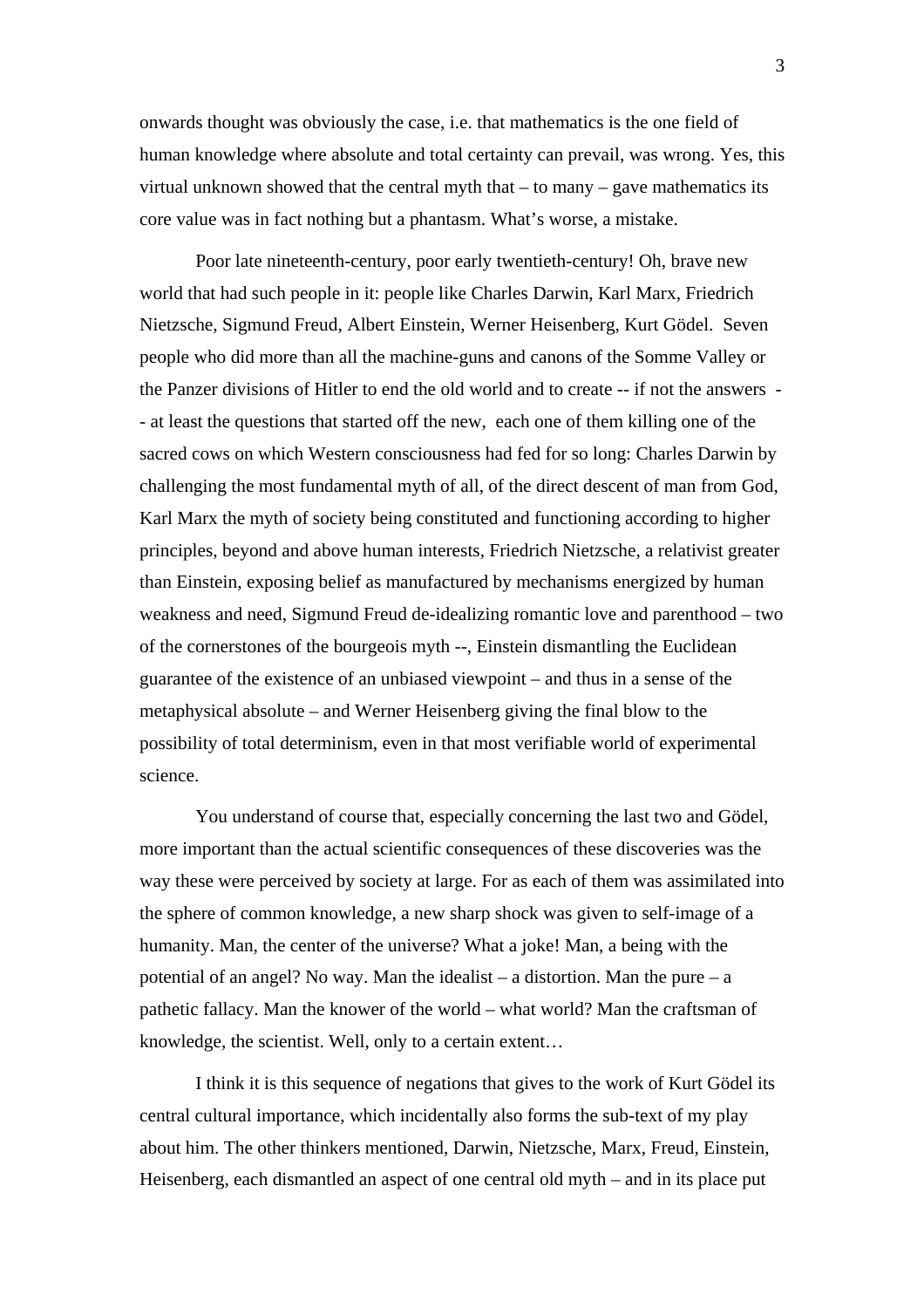up an aspect of one new. If the old myth was theological in essence, the new was scientific: for every denial there was also an affirmation of a new, less exalted yet more practical modality of knowing. But with Gödel the fall hit a rock bottom. For his Incompleteness Theorem supplanted the very foundation on which rests the myth of an all-powerful rationality by showing that even in mathematics, which is symbolically at least the bedrock of the scientific approach and for this reason dubbed "Queen of the Sciences", yes, even in mathematics there are irreparable gaps, truths that can never be determined by reason. And as if this weren't enough, the insolent upstart showed – in fact *proved*! – that the breakdown was beyond repair.

So far so good. All this is interesting, but what does it have to do with art, and with that most living form of it that is the theatre? Gödel is of central concern to logicians and philosophers, but how can all this theoretical discussion be turned into a play meant to be seen by a human audience – and not bore them to death? *Les bons sentiments font de la mauvaise littérature*. Sonnets are written with words, not ideas, and drama speaks through stories with engaging characters. Gödel's theorem may be endlessly fascinating but what about Gödel the man?

Well, common theatrical wisdom has it that "drama is conflict" and a mathematician knows that there is no stronger conflict than paradox, the co-existence of two opposing views. And in Gödel's last days there lies a paradox that is not only intense and interesting, but in some ways – and this is what makes it so worthwhile as subject – a paradox that incarnates the essential drama of ideas that his great discovery unearthed: the ultimate failure of an ultra-rationalist viewpoint to give a complete view of reality. I've already mentioned the precise nature of this paradox: Gödel died from hunger, because he refused to eat, because he thought the hospital staff was trying to poison him. In other words the modern era's greatest logician, the man who has been dubbed by no less a genius than John von Neumann "the new Aristotle", died (from malnutrition) trying to protect himself from dying (by poison) – not a very logical situation, you will agree.

Of course I didn't invent the paradox, it was provided by history. What the Muse did, on that cold December evening, was to provide me with the crucial fictional character that gave it concrete dramatic form. This was a hospital dietician to whom I gave the name Mary Pearson. Imagine the situation: "Eat", says Mary Pearson. "No," says the world's greatest logician. "But you must," says Mary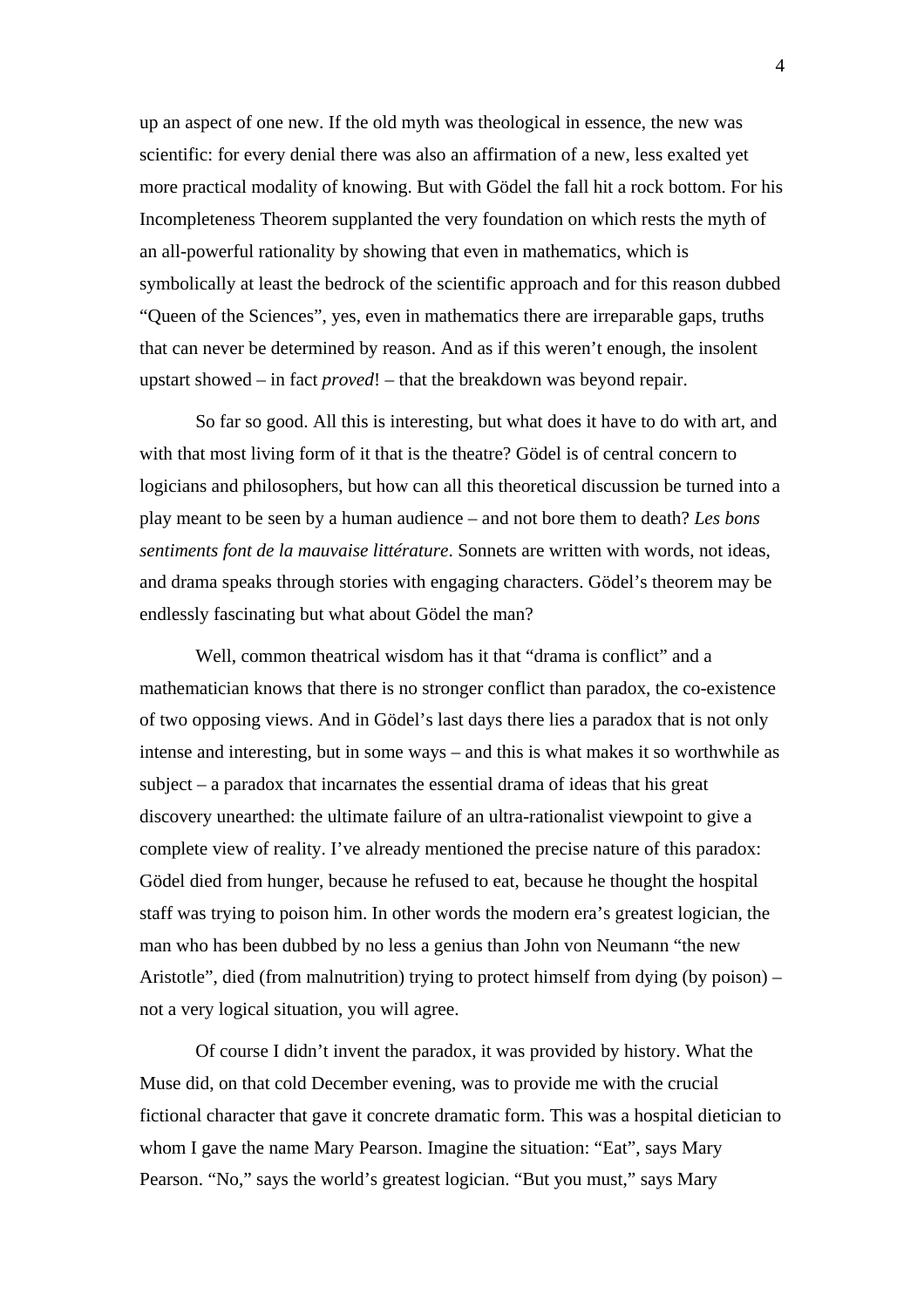Pearson. "I don't want to," says the world's greatest logician. "But why?" asks Mary Pearson. The world's greatest logician is silent. Mary Pearson says something along the lines of "I won't leave unless you either eat or tell me why you won't." And so on… From there on, my problem was not to generate material but to control it, to keep it audience-friendly but give it the precise meaningful form I intended. And this was, I swear to you, very difficult.

To see why, we have to leave Kurt G alone for a while and look at a subject which has become *très à la mode* in recent years, the relationship of mathematics to literature. As I have myself contributed something to this fashion, if that is the right word for it, I can speak from experience.

I want now to make two strong points, which may seem antithetical – but are in fact complementary – and then go back to Gödel, to see how they apply. The first is that literature that is mere propaganda is no literature – even if the subject of its propaganda is mathematics. And the second is that authors of literature should stay away from mathematical subjects, unless they also can speak intelligently and nontrivially, from a human point of view, about mathematics.

To elaborate on strong point number one:

When I wrote my novel *Uncle Petros and Goldbach's Conjecture* – in which, incidentally, Gödel's theorem plays quite a prominent, if not central role -- the last thing I wanted to do was to be a missionary for mathematics. Though I have studied mathematics, I was and am an *amateur* in both senses of the word, of nonprofessional and lover. But I've made my choice, many years back, to follow in the path of Aeschylus, not Archimedes. Before *Uncle Petros* I had written other novels, that had absolutely no relation to mathematics. I had directed plays, I had made films, all – I assure you -- one-hundred percent non-mathematical. And when I started out to write what some reviewers have called "the first novel of mathematical fiction", in 1992, I did not – repeat, *not!* – have a sense of being a part of a movement or school – let alone of starting one. In fact, to me the statement that *Uncle Petros* is 'about' mathematics seems to me as misguided as saying that Thomas Mann's *The Magic Mountain* is 'about' tuberculosis or Ibsen's *Ghosts* about syphilis – I am speaking of course *mutatis mutandis* and not comparing myself to these giants. My novel is about mathematics only in the sense that Stefan Zweig's majestic *Schachnovelle* (published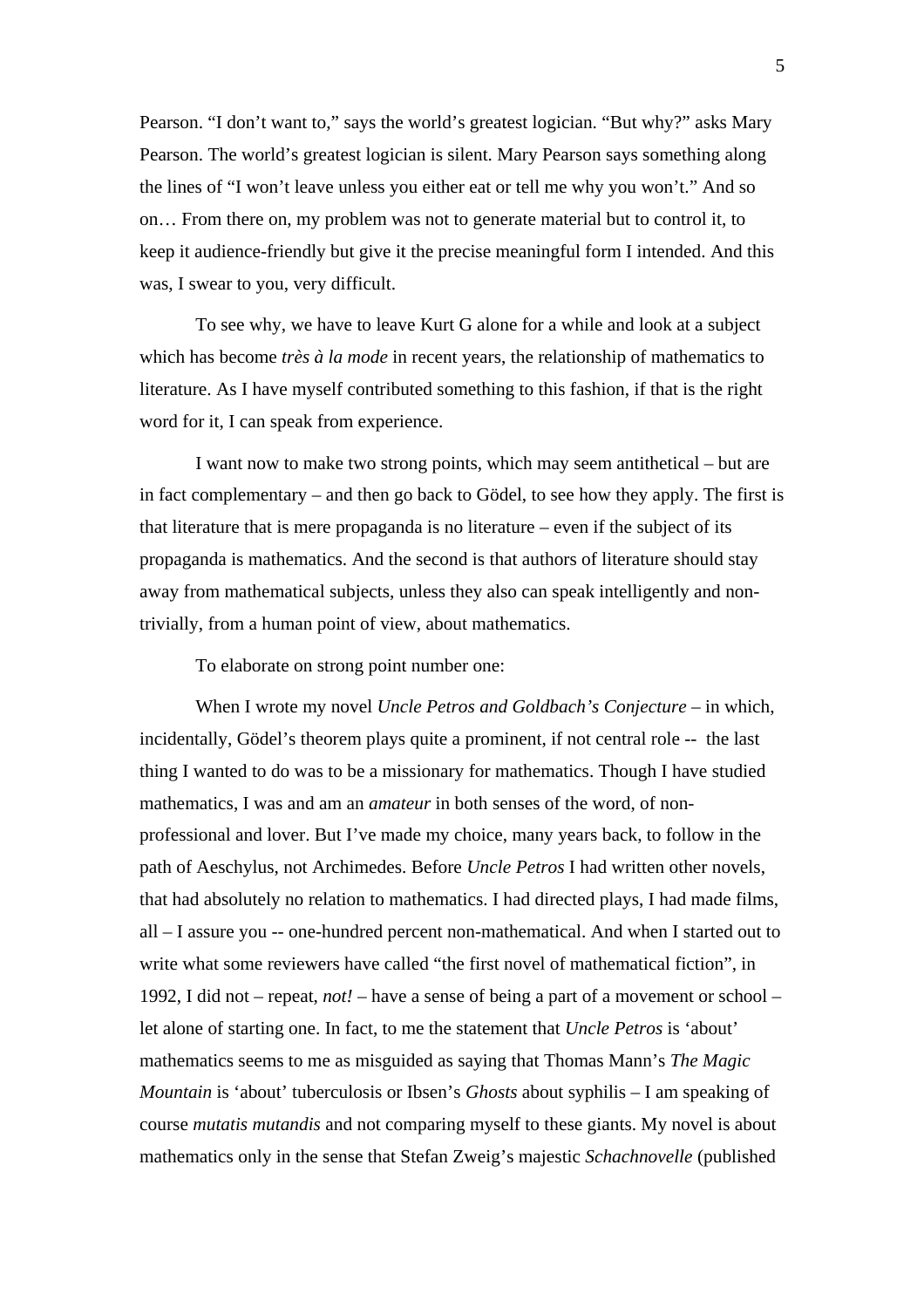in English as *The Royal Game*) is about chess, which it isn't. Chess in it functions as a metaphor, the basis of a parable, as mathematics does in *Uncle Petros*.

Of course, the fact that I had studied mathematics was crucial to my choosing the subject – authors usually write about what they know. Herman Melville had tried to be a whaler, he wrote about whales. John le Carré had tried to be a spy, he wrote about spies. I had tried to be a mathematician, I wrote about mathematics.

Now, I need to emphasize this point, as some people in the mathematical community regard my novel, and others like it, as not just *about* mathematics, but also as conscious effort to bring it to the non-mathematical multitude. In fact I had the honor of receiving a prize in this country given for the *divulgazione* of mathematics, a word my dictionary translates as 'popularization'. And while the *mathematician manqué* in me rejoices at this, the author frowns. To me, literature is literature regardless of the subject, and it justifies itself only to the extent it is good literature. And although I admire books written with the express aim of explaining a field, like Jostein Gaarder's *Sophie's World* did for philosophy and Hans Magnus Enzensberger's *Number Devil* for the mysteries of numbers, I think they are, by that very intention, excluding themselves from the aims of fiction proper. Both these examples are great books. But they are not – or want to be, for that matter – great novels.

Now, I said that in *Uncle Petros and Goldbach's Conjecture* mathematics was a metaphor. But a metaphor, in order to work, has to be both interesting and clear. So, although in writing the novel I was innocent of any intention to be an apostle of mathematics, I was very much interested in making it intelligible to a literary readership. Yet my motive in this was purely technical – *writerly*-technical, I mean: if you write a novel about a man's obsession with a woman's beauty, you don't have to explain what that means, unless you are writing for an audience of Martians. Every reader has experienced beauty and all, to varying degrees, know of obsession. But we do not all know about whaling and that is why *Moby Dick*, apart from being a great novel, is a mighty good introduction to the gruesome art of killing cetaceans for profit. Recounting the dark, metaphorical tale of Captain Ahab, Melville also told us all we needed to know about whaling. And although it is quite possible that he may have enjoyed doing so, mainly he did it for two very logical ('technical') reasons: a) because it was necessary to understand his central hero and action and, b) because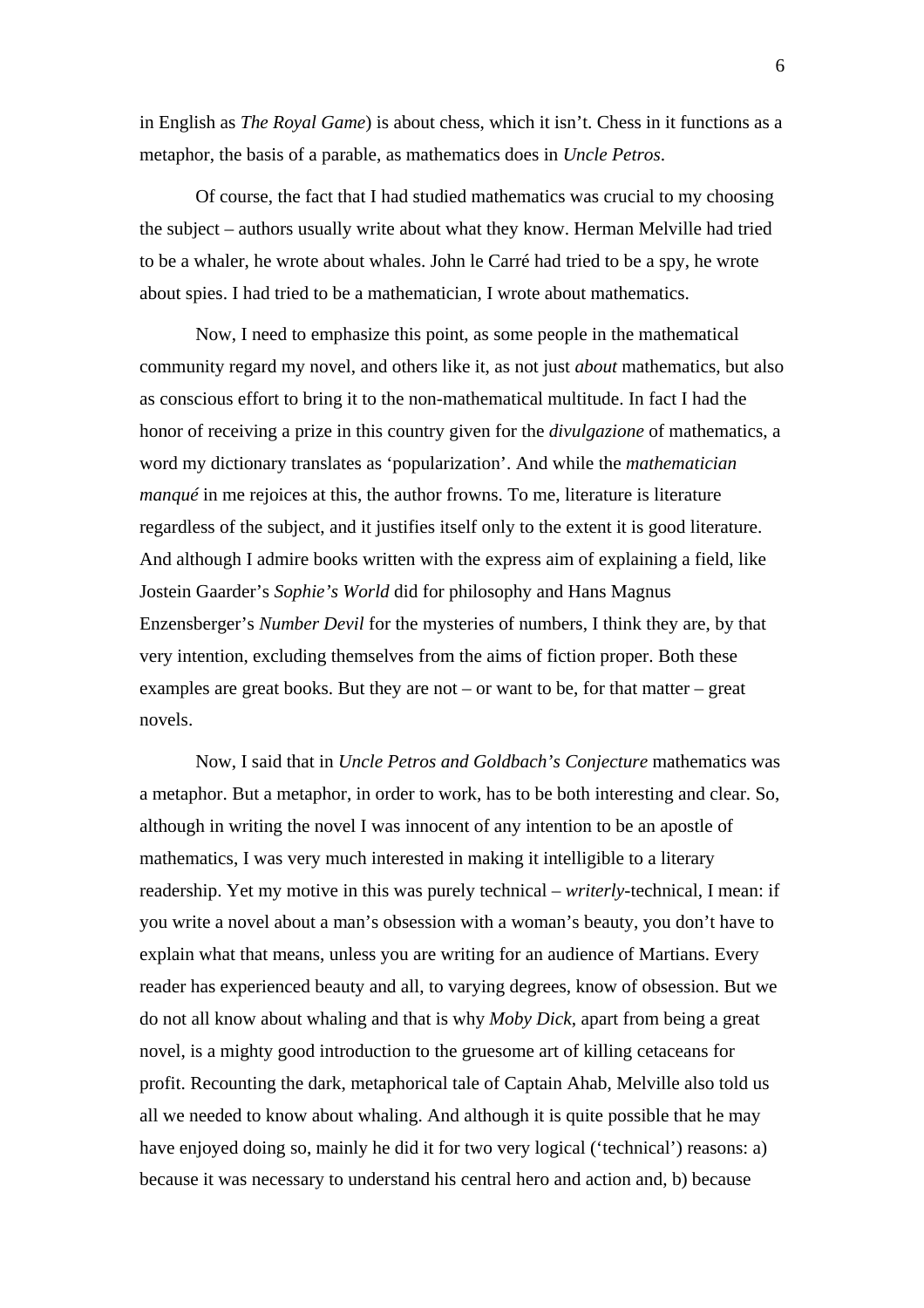most readers of novels have no experience of whaling – and let us thank God for that, for otherwise there would be no whales left.

So: deciding to write a novel with a mathematician as hero I had to – I just *had* to, you see -- tell the reader a few things about number theory and mathematical research for two very logical ("technical") reasons: a) because it was necessary to understand my central hero and action and, b) because most readers of novels – here whales and numbers differ – *do* have an experience of mathematics; but it is a very bad one. This is no place to speak of *arithmophobia* or the average nonmathematician's ambivalent relationship to mathematics created in school. I took it as an axiom, provided by reality: if I wanted to create a believable character in love with number theory, I had to give the reader an indication, at the very least, that number theory could be lovable.

This was the baggage of beliefs I carried when I started to work on *Incompleteness*. But now, perhaps because my new hero was not fictional but real, I had to think again about how mathematics and literature can be related.

And this takes me to my strong point number two:

Perhaps it is a prejudice of mine, but I know that in it I am not alone. When I see a film about a great painter, I want to see him painting and I want to see his paintings, I want to understand *why* he is a great painter and why painting is so important to him – and how can I do that unless the director makes painting a crucial part of the story. And if I see a play about a great musician, I want to see the musician composing and/or performing, I want to hear the music. A central character's central passion should be incarnated for the sake of the audience. Imagine Peter Shafer's wonderful *Amadeus* without Mozart's music. Imagine *Romeo and Juliet* without the balcony scene.

Obvious as this truth may sound, it is very often ignored in our so called 'mathematical fiction' or 'drama' or 'film'. And of course there is an obvious point to be made in favor of this neglect: painting and music are photogenic, showing a guy scribbling symbols on paper or scratching his head isn't. But then, if we think mathematics cannot stand up the other subjects in literary or dramatic interest, why not leave it alone?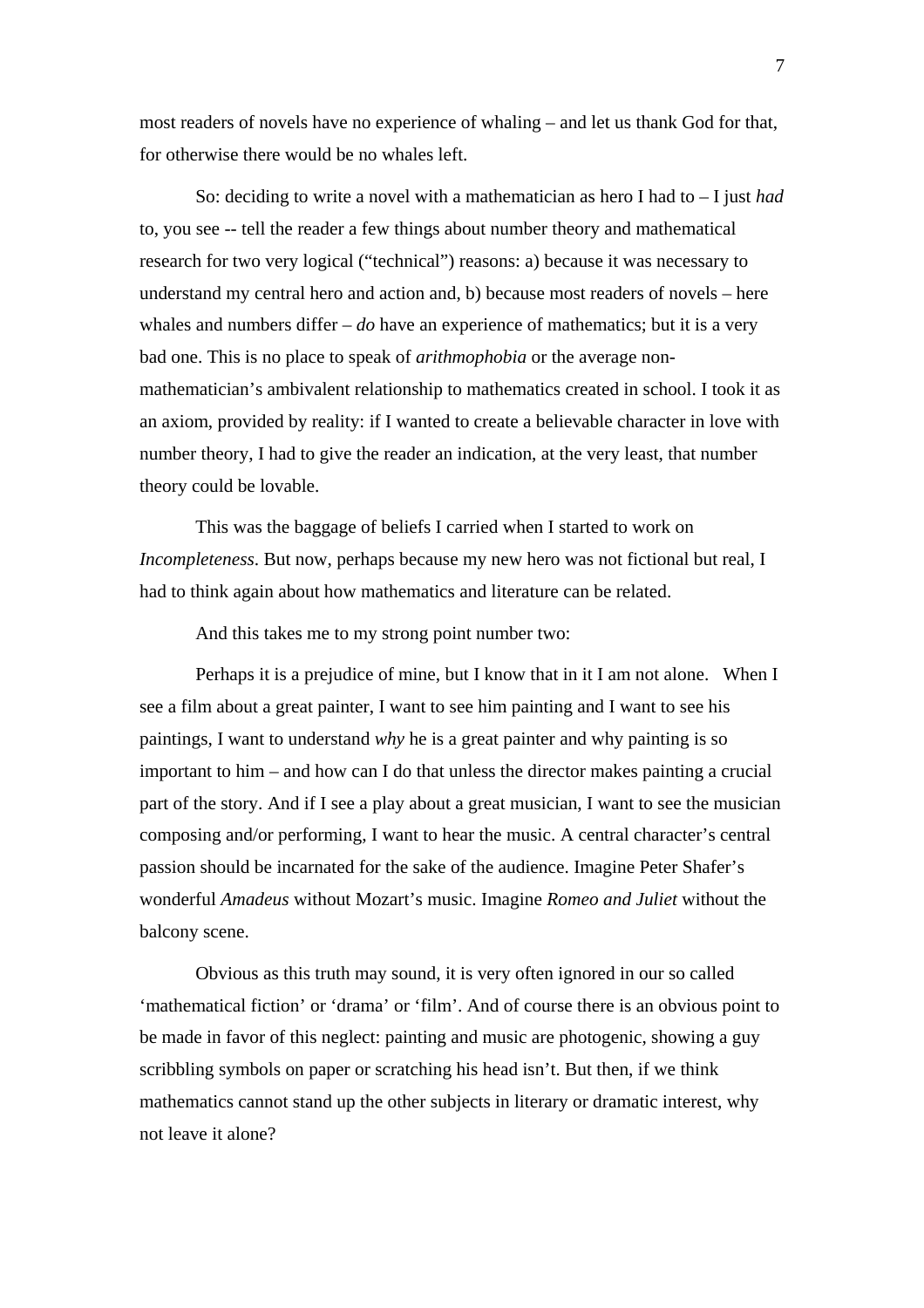I want to take a bow to works like Denis Guedj's *The Parrot's Theorem*, with its attempt to guide the reader through a mathematical jungle, Darren Aronosky's film *Pi*, which in its own crazy way finds interesting analogues for the phenomena of chaos it is purportedly talking about, Michael Frayn's *Copenhagen* and Tom Stoppard's *Hapgood* or *Arcadia*, which find effective ways to blend theoretical with dramatic concerns, around major stories of physics and mathematics. But I have no good feeling for David Auburn's play *Proof*. It is a nice enough work, but how does a mathematician get into it -- its heroes could be chemists or physicists or biologists or literary historians, for all I know, the 'great breakthrough' at the nucleus of the plot could be any *x* discovery in any *y* science. And although I rather enjoyed the film *A Beautiful Mind,* I think that although it told us rather interesting things about madness, it said absolutely nothing about John Nash's mathematics. 'And why should it,' you may ask. Well, to me, obviously, because John Nash was a great mathematician. We had sexploitation. Now we also have math-ploitation.

In fact, to me the two works just mentioned functioned as cautionary tale, as I worked on *Incompleteness*, as models of what to avoid. For the more I worked on it, the more I realized that if a play about Kurt Gödel was to justify itself, and not be just about madness, anorexia, or the hospital system, then the mathematics, the Theorem of Incompleteness itself, had to play a central role in it. Putting Kurt Gödel last days on the stage and treating him as nothing but a weird psychiatric case (after all, not all old men who become paranoid about food in their last years are geniuses) was to me a task not worth the man it was supposed to serve. I did not want to do another *A Beautiful Mind* – by the way, I am here referring to the film and not the book, which presents a very well-rounded picture of John Nash's life and troubles.

I knew from the start that unless the audience understood something of the meaning of the Theorem of Incompleteness, in a language that was concrete and theatrical, Gödel onstage would be, as an unkind reader of an early version of the play told me, just "another old fart with an eating problem". It was only by supporting psychology with philosophy, by making his private troubles a metaphor for the truth that his theorem had dug up – in other words the realization of the incapacity of logic to fully understand the world and the options that leaves us, as human beings – that the project of a play about Gödel would become meaningful.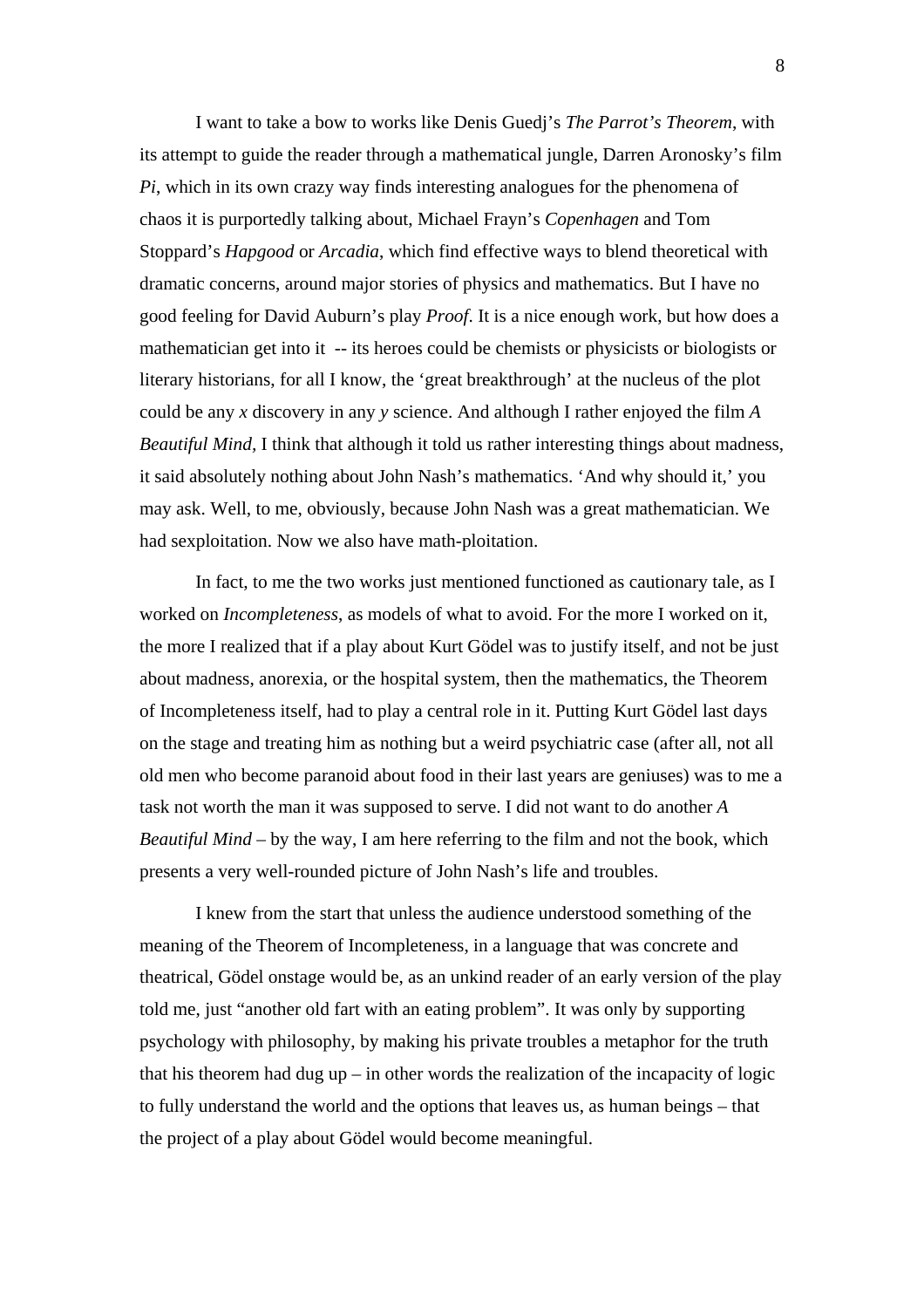I think the reason it was so difficult to write was precisely this clear demand, that I be loyal to my subject, both the man and the ideas. I obviously had to invent a lot: practically nothing is known about Gödel's seventeen last days in the hospital, except the central fact mentioned above. There was no dietician called Mary Pearson, and from the little information we have from his doctors, it seems Gödel was very uncommunicative, certainly displaying none of the garrulity and the ironic wit that are his in the play. But one does have to invent, if the purpose is to make the material speak meaningfully. The question is how to invent in the service of the subject, and not with mere effect, or popularity – let alone popularization! – in mind.

So: one more time, as with *Uncle Petros*, with *Incompleteness* I started to write a human drama and not a piece of 'mathematical fiction'. I had a mathematician – a real one this time – as a hero, sure. But he had to live in a theatrical play. And I wanted to write this play – otherwise it was not worth writing – only if I could produce something that could justify itself both as literature and as a key to at least a part of meaning of the Incompleteness Theorem for our lives – and this of course through the tragic end of its creator...

We live in a world endowed with huge repositories of logic and even greater such of information – but, alas, so little wisdom. And it is wisdom that we need above everything else, if we are to understand our predicament and survive the works of our stupidity and our darker nature. We cannot of course become wiser by the mere wanting it. But there are wise people around us – not many, but they exist – and it is one of the functions of art to give them voice. To me, Kurt Gödel presented an ideal chance to talk about this most important matter, this most essential block to real wisdom which is its equation with logic. Gödel is a perfect subject, because he is the man who had actually opened the gate to this truth, by demonstrating beyond any doubt that logic is not omnipotent.

The Muse brought him, on a cold December evening. But after the original first gift it was up to me, it was up to perspiration, not inspiration. But hardest of all was the fact that I had decided I did not want to produce a play that was 'merely' effective or 'merely' dramatic. This put me back in the mentality of the mathematician, where you are given problems and premises and have to go from there. In fact I found myself in an ironic situation: I had abandoned mathematics for literature especially to get out of such entanglements, to write as one swims or makes